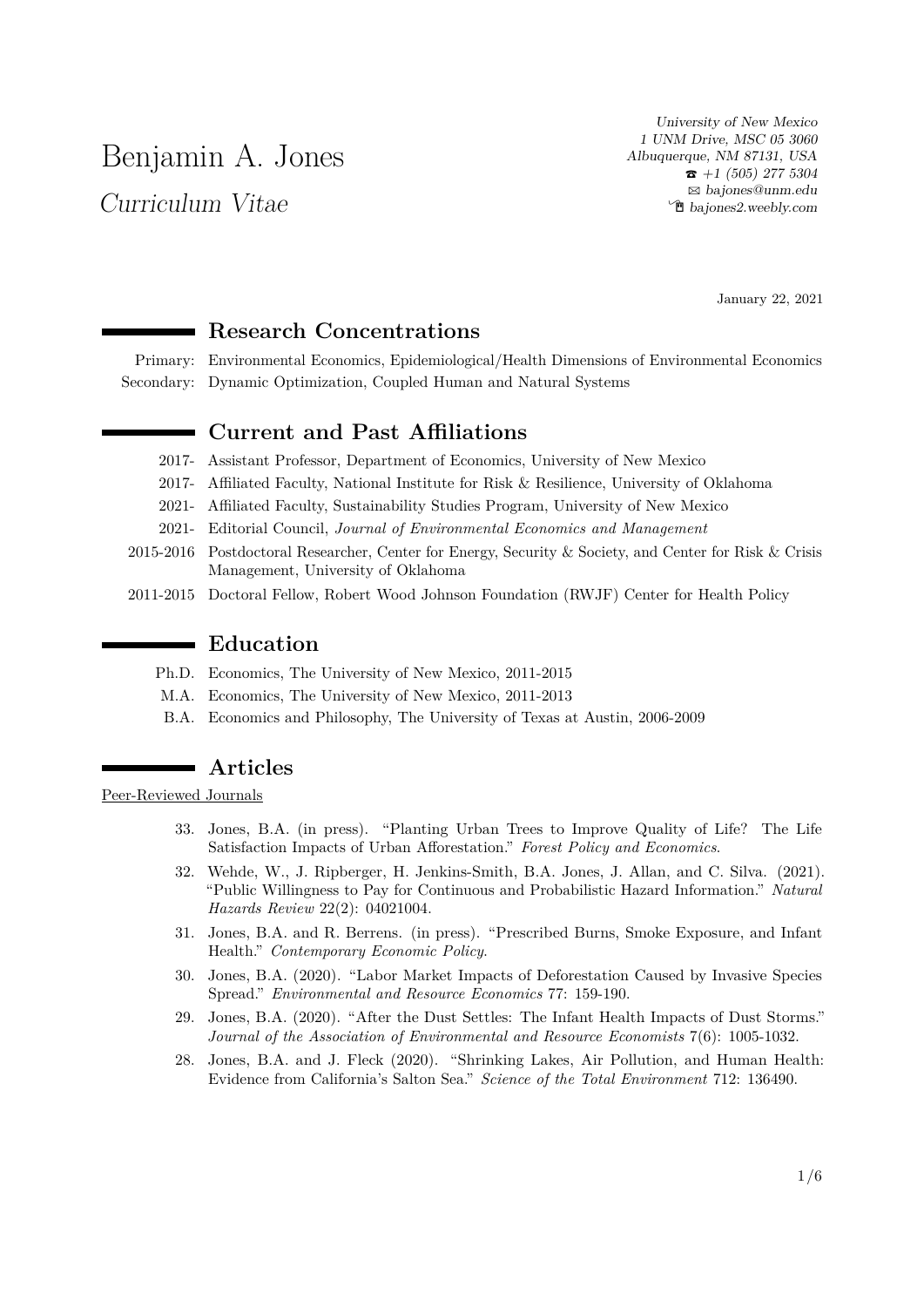- 27. Goodkind, A., Jones, B.A., and R. Berrens. (2020). "Cryptodamages: Monetary Value Estimates of the Air Pollution and Human Health Impacts of Cryptocurrency Mining." *Energy Research & Social Science* 59: 101281.
- 26. Jones, B.A. (2020). "Invasive Species Control, Agricultural Pesticide Use, and Infant Health Outcomes." *Land Economics* 96(2): 149-170.
- 25. Jones, B.A. (2019). "Infant Health Impacts of Freshwater Algal Blooms: Evidence from an Invasive Species Natural Experiment." *Journal of Environmental Economics and Management* 96: 36-59.
- 24. Jones, B.A. and A. Goodkind. (2019). "Urban Afforestation and Infant Health: Evidence from MillionTreesNYC." *Journal of Environmental Economics and Management* 95: 26-44.
- 23. Carlson, D., J. Ripberger, W. Wehde, H. Jenkins-Smith, C. Silva, K. Gupta, B.A. Jones, and R. Berrens (2019). "Cost-Benefit Analysis, Policy Impacts, and Congressional Hearings." *Journal of Benefit-Cost Analysis* 10(1): 65-94.
- 22. Jones, B.A. (2019). "Tree Shade, Temperature, and Human Health: Evidence from Invasive Species-Induced Deforestation." *Ecological Economics* 156: 12-23.
- 21. Jones, B.A. (2018). "Forest-Attacking Invasive Species and Infant Health: Evidence from the Invasive Emerald Ash Borer." *Ecological Economics* 154: 282-293.
- 20. Jones, B.A. and J. Fleck. (2018). "Urban Trees and Water Use in Arid Climates: Insights from an Integrated Bioeconomic-Health Model." *Water Economics and Policy* 4(4): 38pgs.
- 19. Jones, B.A., R. Berrens, H. Jenkins-Smith, C. Silva, J. Ripberger, and D. Carlson. (2019). "Inclusive Non-Market Valuation in Coupled Human and Natural Systems (CHANS): A Motivating Theory." *Journal of Environmental Economics and Policy* 8(1): 1-16.
- 18. Jones, B.A. (2018). "Willingness to Pay Estimates for Wildfire Smoke Health Impacts in the US using the Life Satisfaction Approach." *Journal of Environmental Economics and Policy* 7(4): 403-419.
- 17. Jones, B.A. and S. McDermott. (2018). "The Economics of Urban Afforestation: Insights from an Integrated Bioeconomic-Health Model." *Journal of Environmental Economics and Management* 89: 116-135.
- 16. Jones, B.A. (2018). "Spillover Health Effects of Energy Efficiency Investments: Quasi-Experimental Evidence from the Los Angeles LED Streetlight Program." *Journal of Environmental Economics and Management* 88: 283-299.
- 15. Jones, B.A. (2018). "Measuring Externalities of Energy Efficiency Investments using Subjective Well-Being Data: The Case of LED Streetlights." *Resource and Energy Economics* 52: 18-32.
- 14. Jones, B.A., R. Berrens, H. Jenkins-Smith, C. Silva, J. Ripberger, D. Carlson, K. Gupta, and W. Wehde. (2018). "In Search of an Inclusive Approach: Measuring Non-market Values for the Effects of Complex Dam, Hydroelectric and River System Operations." *Energy Economics* 69: 225-236.
- 13. Jones, B.A., J. Ripberger, H. Jenkins-Smith, and C. Silva. (2017). "Estimating Willingness to Pay for Greenhouse Gas Emission Reductions Provided by Hydropower using the Contingent Valuation Method." *Energy Policy* 111: 362-370.
- 12. Jones, B.A. and R. Berrens. (2017). "Application of an Original Wildfire Smoke Health Cost Benefits Transfer Protocol to the Western US, 2005-2015." *Environmental Management* 60(5): 809-822.
- 11. Jones, B.A. (2017). "Are We Underestimating the Economic Costs of Wildfire Smoke? An Investigation Using the Life Satisfaction Approach." *Journal of Forest Economics* 27: 80-90.
- 10. Jones, B.A. and S. McDermott. (2018). "Health Impacts of Invasive Species Through an Altered Natural Environment: Assessing Air Pollution Sinks as a Causal Pathway." *Environmental and Resource Economics* 71(1): 23-43.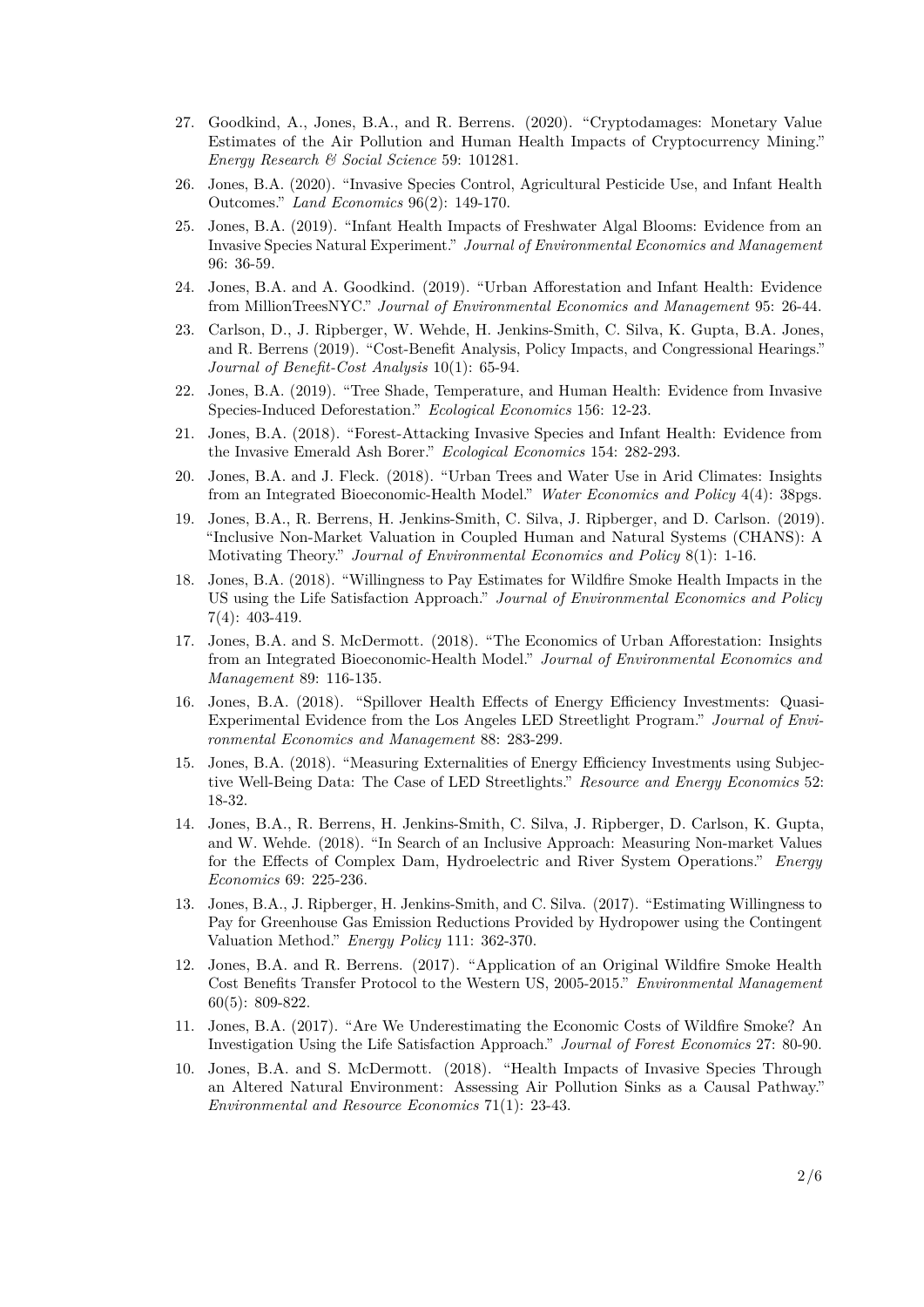- 9. Jones, B.A. (2017). "Invasive Species Impacts on Human Well-Being Using the Life Satisfaction Index." *Ecological Economics* 134: 250-257.
- 8. Jones, B.A. (2017). "The Social Health Costs of Uranium Mining in the US Colorado Plateau Cohort, 1960-2005." *International Journal of Public Health* 62(4): 471-478.
- 7. Carlson, D., J. Ripberger, H. Jenkins-Smith, C. Silva, K. Gupta, R. Berrens and B.A. Jones. (2016). "Contingent Valuation and the Policymaking Process: An Application to Used Nuclear Fuel in the United States." *Journal of Benefit-Cost Analysis* 7(3): 459-487. 2016 Best Article Award.
- 6. Jones, B.A., S. McDermott and J. Chermak. (2016). "PLAN or get SLAM'ed: Optimal Management of Invasive Species in the Presence of Indirect Health Externalities." *Journal of Environmental Management* 180: 538-550.
- 5. Jones, B.A., R. Berrens, H. Jenkins-Smith, C. Silva, D. Carlson, J. Ripberger, K. Gupta and N. Carlson. (2016). "Valuation in the Anthropocene: Exploring Preferences for Alternative Operations of the Glen Canyon Dam." *Water Resources and Economics* 14: 13-30.
- 4. Jones, B.A. (2016). "Work More and Play Less? Time Use Impacts of Changing Ecosystem Services: The Case of the Invasive Emerald Ash Borer." *Ecological Economics* 124: 49–58.
- 3. Jones, B.A., J. Thacher, J. Chermak and R. Berrens. (2016). "Wildfire Smoke Health Costs: A Methods Case Study for a Southwestern US 'Mega–Fire.' " *Journal of Environmental Economics and Policy* 5(2): 181–199.
- 2. Jones, B.A. and S. McDermott. (2015). "Linking Environmental Management to Health Outcomes: A Case Study of the Emerald Ash Borer." *Applied Economics Letters* 22(17): 1409–1414.
- 1. Jones, B.A. (2014). "What are the Health Costs of Uranium Mining? A Case–Study of Miners in Grants, New Mexico." *International Journal of Occupational and Environmental Health* 20(4): 289–300. 2015 Editor's Choice Article

#### Manuscripts with Revisions Requested

- "Violent Crime and Dust Storms." [revisions requested, *Journal of Environmental Economics and Management*].

#### Working Papers

- "Lookout Below! Downstream Infant Health Impacts of Mining Waste Water Disasters." [working paper]
- "Prescribed Burning or Mechanical Thinning? Investigating Alternative Wildfire Fuel Management Inclusive of Smoke-Induced Health Impacts." (with S. McDermott) [working paper].
- "Infant Health Outcomes in Mega-Fire Affected Communities." (with S. McDermott) [working paper].
- "Mountain Pine Beetle Impacts on Human Mortality and Morbidity Through Lost Forest Air Pollutant Sinks." [working paper].
- "Determinants of Demand Response Program Participation: Contingent Valuation Evidence from a Smart Thermostat Program." (with J. Kaczmarski and J. Chermak) [working paper].
- "Are Bugs Causing Sedentary Lifestyles? The Impacts of Invasive Species Spread on Obesity and Physical Activity." [working paper].

#### Book Chapters, Conference Proceedings, and Other Publications

4. Jones, B.A. (2020). "Chapter 8: Happiness and Forest-Attacking Invasive Alien Species." In D. Maddison, K. Rehdanz, and H. Welsch (Eds.), *Handbook of Well-Being, Happiness and the Environment*. Edward Elgar Publishing.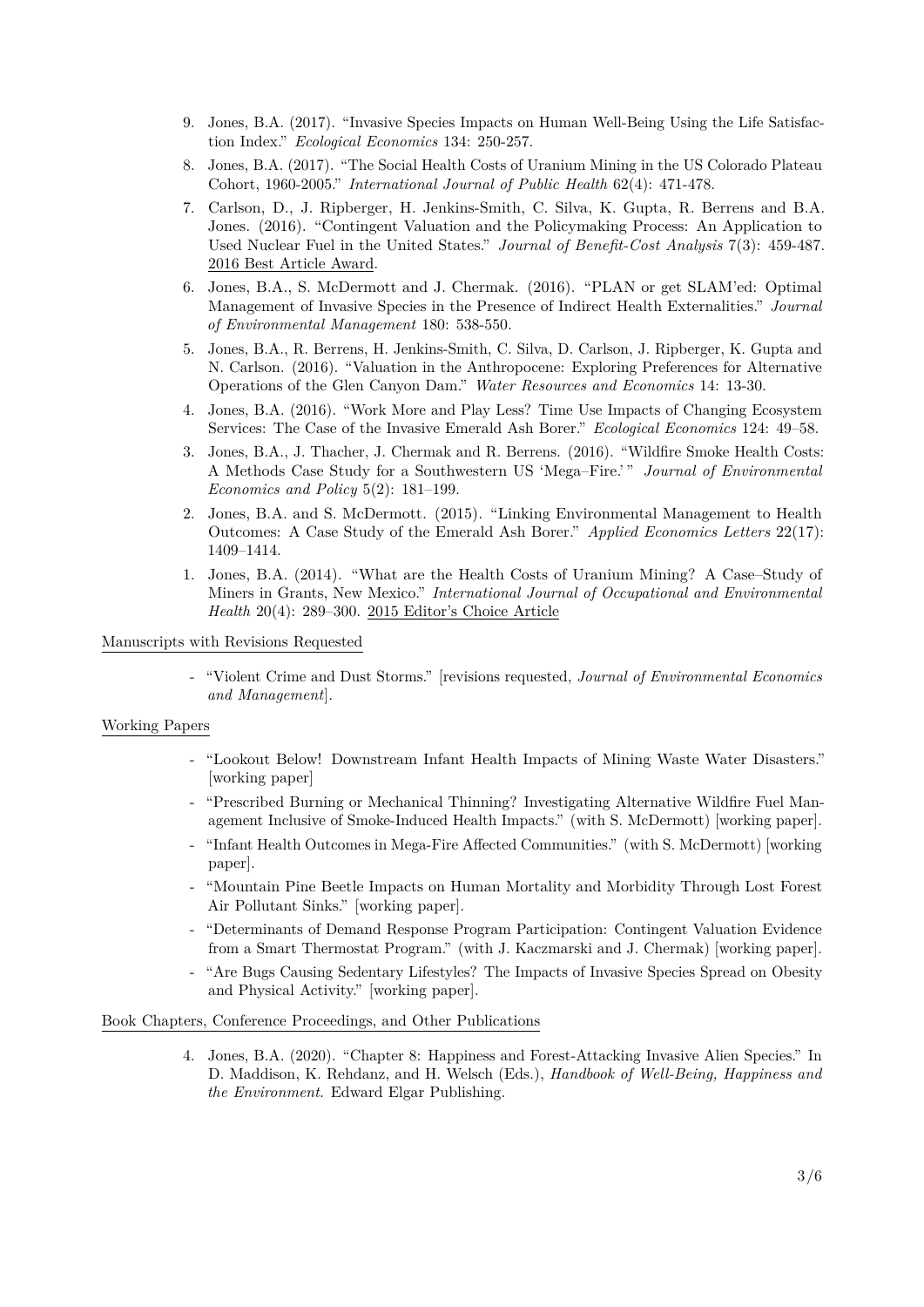- 3. Jones, B.A. and R. Berrens. (2017). "When there's Fire there's Smoke: Linking Wildfire to Distant Urban Airsheds. A 10 Year Health Economic Assessment of the Western, US, 2005-2014." *Proceedings of the 5th International Fire Behavior and Fuels Conference*, April 11-15, 2016, Portland, OR, USA. International Association of Wildland Fire.
- 2. Jenkins-Smith, H., Silva, C., Carlson, D., Gupta, K, Jones, B.A., Ripberger, J., Wehde, W., and R. Berrens. (2016). Estimating Non-Use Values for Alternative Operations of the Glen Canyon Dam: An Inclusive Value Approach. Phase 3B Project Research and Findings. University of Oklahoma, Center for Energy, Security, & Society.
- 1. Jones, B.A., J. Thacher, J. Chermak and R. Berrens. (2016). "Wildfire smoke health costs: A methods case study." *Proceedings of the 13th International Wildland Fire Safety Summit & 4th Human Dimensions of Wildland Fire Conference*, April 20-24, 2015, Boise, ID, USA. International Association of Wildland Fire.

# **Research Funding and Related Activities**

External and Internal Funding

- "Forests to Airsheds: Investigating Wildfire Smoke Exposure as a Financing Mechanism for Wildfire Risk Mitigation." UNM Research Allocations Committee (RAC) Internal Grant. B.A. Jones (PI). 2021-2022. \$3,575 [direct].
- "The New Mexico SMART Grid Center: Sustainable, Modular, Adaptive, Resilient, and Transactive." National Science Foundation EPSCoR Track 1. William Michener (PI), Anne Jakle (Co-PI). B.A. Jones (Investigator in Economics over 2018-2020 period). Award OIA-1757207. 2018-2023. \$561,070 [direct].

Grant Reviewer Activities

- EPA STAR Grant, Strategies to Reduce Health Risks of Wildland Fire Smoke Exposure (Februaruy 2021); Northern Arizona University, School of Forestry, Mission Research Board (October 2018); UNM GPSA, Graduate Student Research Grants (2014 & 2015)

## **Teaching Experience**

- Graduate: Natural Resource, Environmental, and Ecological Modeling I; Mathematical Tools and Economics Models; Water Resources Models; Contingent Valuation Survey Design, Administration, and Analysis in Environmental Economics
- Undergraduate: Principles of Microeconomics; Intermediate Microeconomics; Natural Resource Economics; Mathematical Economics; Advanced Microeconomics
	- Trainings: Creating a Welcoming and Supportive Online Environment (2020); Online Course Design Institute (2020)

## **Press and Media Attention**

- 2020 *The Los Angeles Times*, April 23, 2020 [\(Link\)](https://www.latimes.com/environment/story/2020-04-23/salton-sea-dust-voters-polls)
- 2019 *FOXBusiness.com*, November 15, 2019 [\(Link\)](https://www.foxbusiness.com/technology/creation-of-bitcoin-hurts-health-climate); *ScienceDaily*, November 13, 2019 [\(Link\)](https://www.sciencedaily.com/releases/2019/11/191113092600.htm); *AAAS EurekAlert!*, November 12, 2019 [\(Link\)](https://www.eurekalert.org/pub_releases/2019-11/uonm-tec111219.php); *MarketScreener.com*, January 10, 2019 [\(Link\)](https://www.marketscreener.com/HUMAN-HEALTH-HOLDINGS-LTD-26738678/news/Researchers-from-University-of-New-Mexico-Report-New-Studies-and-Findings-in-the-Area-of-Invasive-Sp-27851229/)
- 2018 *Nature Sustainability* Research Highlight, May, 2018 [\(Link\)](https://www.nature.com/articles/s41893-018-0072-6); *Improbable Research* blog, February 10, 2018 [\(Link\)](https://www.improbable.com/2018/02/10/associations-led-street-lighting-and-breast-cancer-new-study/); *National Affairs* "Show Me the Green" blog, February 7, 2018 [\(Link\)](https://nationalaffairs.com/blog/detail/findings-a-daily-roundup/show-me-the-green)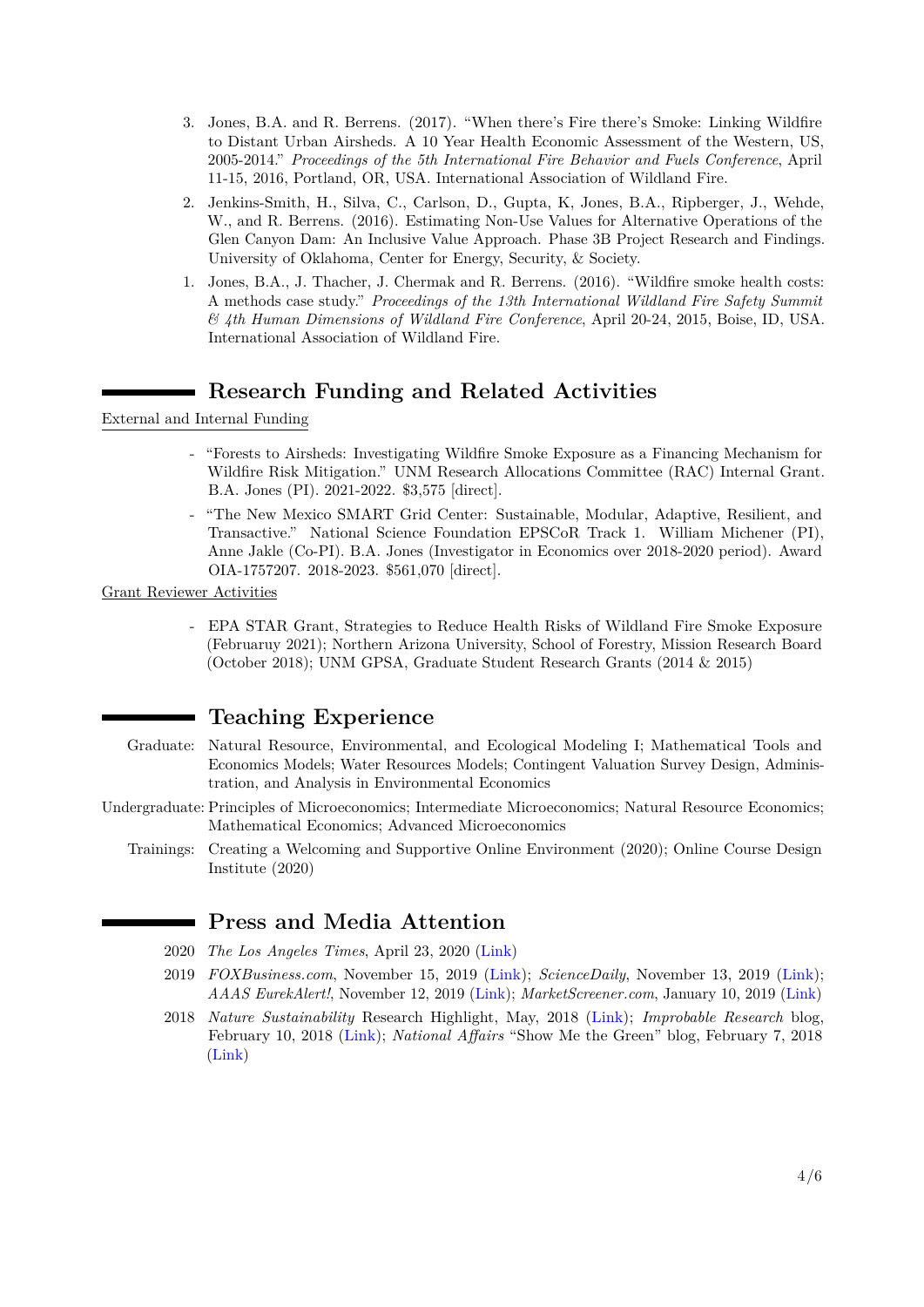# **Honors, Awards, and Fellowships**

- UNM Dept. of Economics Research Excellence Designation (1 of 2-3 faculty each year), 2018, 2019, 2020
- Best Article Award, "Contingent Valuation and the Policymaking Process: An Application to Used Nuclear Fuel in the United States", *Journal of Benefit-Cost Analysis*, 2016
- Western Social Science Association (WSSA) Graduate Student Paper Competition (2nd place/Honorable Mention), 2014
- Gerald Boyle Memorial Student Award in Economics, UNM, 2014
- Alfred L. Parker, PhD Endowed Scholarship in Economics, UNM, 2013
- J. Raymond Stuart Award in Economics, UNM, 2013
- Fellowship, Robert Wood Johnson Foundation (RWJF) Center for Health Policy, 2011-2015

# **Service and Professional Activities**

#### Professional Service

- AEA Committee on the Status of LGBTQ+ Individuals in the Economics Profession (CSQIEP) Faculty Mentor, 2020-present

#### Journal Activities

- Guest Co-Editor for a Special Issue of *Sustainability* on "Sustainability Perspectives on Fire and Smoke" (May 2021)
- Referee for: *Journal of the Association of Environmental and Resource Economists*, *Journal of Environmental Economics and Management*, *PNAS*, *Environmental and Resource Economics*, *Ecological Economics*, *Resource and Energy Economics*, *Energy Economics*, *Economics and Human Biology*, *Health Economics*, *Water Economics and Policy*, *Contemporary Economic Policy*, *Forest Policy & Economics*, *PLOS One*, *Journal of Environmental Management*, *Environmental Research*, *International Journal of Occupational and Environmental Health*, *Journal of Occupational and Environmental Medicine*, *Environmental Impact Assessment Review*, *Environment International*, *Annals of Internal Medicine*, *American Thoracic Society*

#### Departmental Service

- Graduate Committee Member (August 2017-present)
- Ph.D. Microeconomics Core Examination Committee Member (August 2017-October 2019)
- Seminar Committee Member (August 2018-May 2019)
- Energy Economics Faculty Search Committee Member (2019-2020)

#### Other Reviewer Activities

- Paper proposal reviewer for: AAEA Annual Meeting (2016 & 2019)
- Environmental economics book reviewer for: W.W. Norton & Company (2019); Wiley (2018)

# **Conferences and Invited Talks**

- 2020-2021 Wright State University
- 2019-2020 AERE@WEAI
- 2018-2019 UCLA Fielding School of Public Health; AERE@WEAI (session chair)
- 2017-2018 AERE@WEAI; US EPA BenMAP-CE Webinar; CU Boulder ERE Workshop; AUBER Fall Research Conference (session chair); Inaugural Journal of Environmental Economics & Management (JEEM) ERE Conference